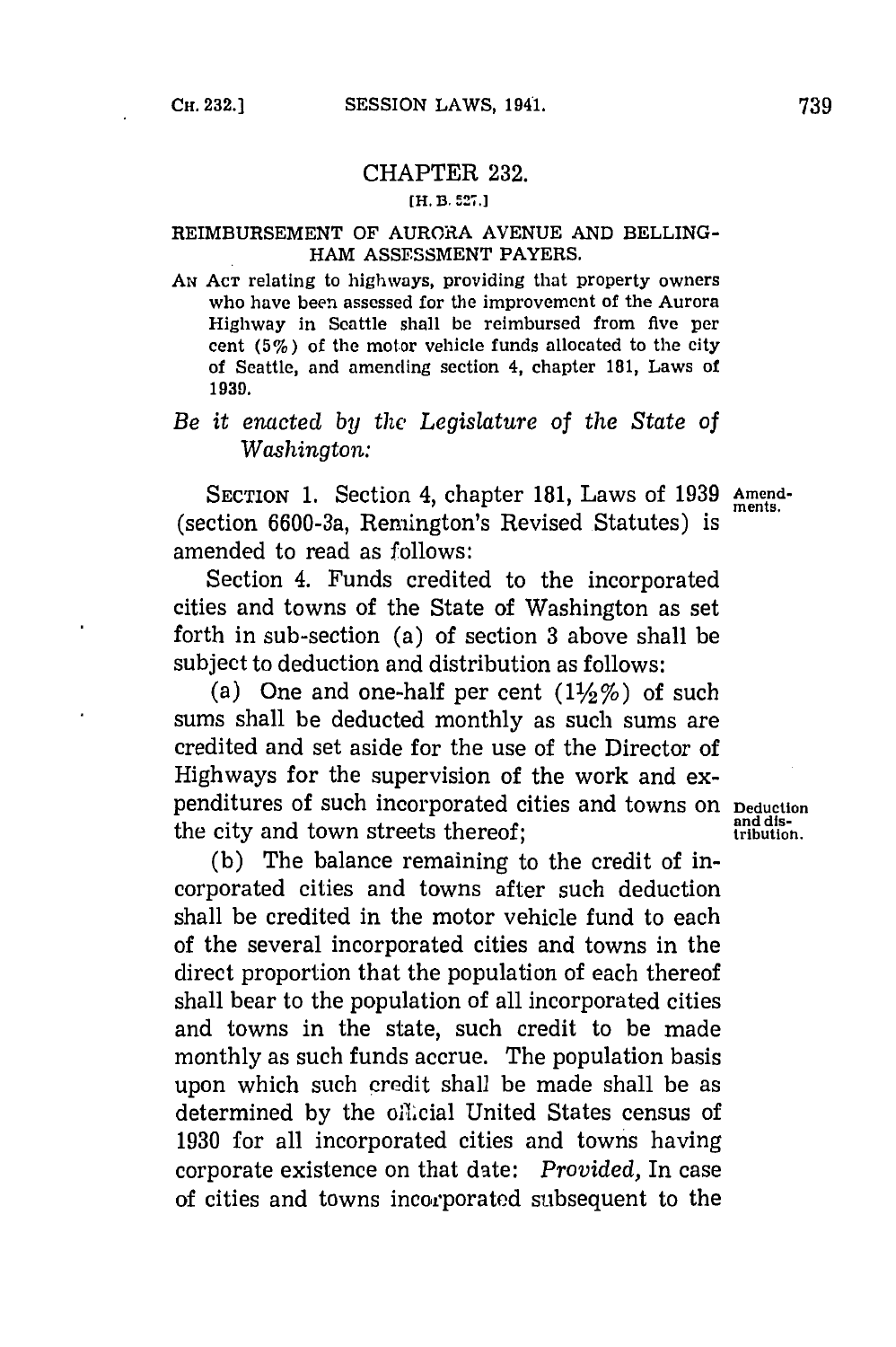**Avenue**

**Treasurer.**

taking of such census, population shall be determined as of the date of incorporation as evidenced **by** the certificate of the incorporating officials thereof. Any **Disin-** incorporated city or town which may disincorporate **corporation** shall upon the date thereof cease to receive the credit of any funds as herein provided, and all credit accrued to such incorporated city or town shall be distributed to the credit of the remaining cities and towns: *Provided further,* That in the case of Aurora **Aurora** Avenue in the City of Seattle designated **by** the Director of Highways as a city street forming a part of the route of a primary state highway, and for the construction and improvement of which the said city has issued bonds and such bonds are outstanding and are delinquent and unpaid, and with respect thereto there are outstanding and unpaid warrants, which are payable from a local improvement district or condemnation award fund, there shall be set aside and paid in the manner and for the purposes **Amount,** hereinafter provided an amount equal to five per cent  $(5%)$  of the monthly payment or allocation to the City of Seattle from the motor vehicle fund, or the amount that may be placed to the credit of the City of Seattle in the motor vehicle fund for city street purposes, said payment to be disposed of as follows: The City Treasurer shall annually deter- $\frac{Duty}{T}$  of  $\frac{City}{T}$  mine the amount equal to five per cent (5%) of the credit to the City of Seattle in the motor vehicle fund which shall become available for the purposes of this sub-section, and shall compute the percentage that the annual payment bears to the aggregate original assessments against all the real estate of the said Aurora improvement district to which the payment is to apply as herein provided, and the City Treasurer shall first pay to every person who has paid Pay any assessment or any installment thereof, of said district, the same percentage of the assessment payment, and shall credit and deduct from the amount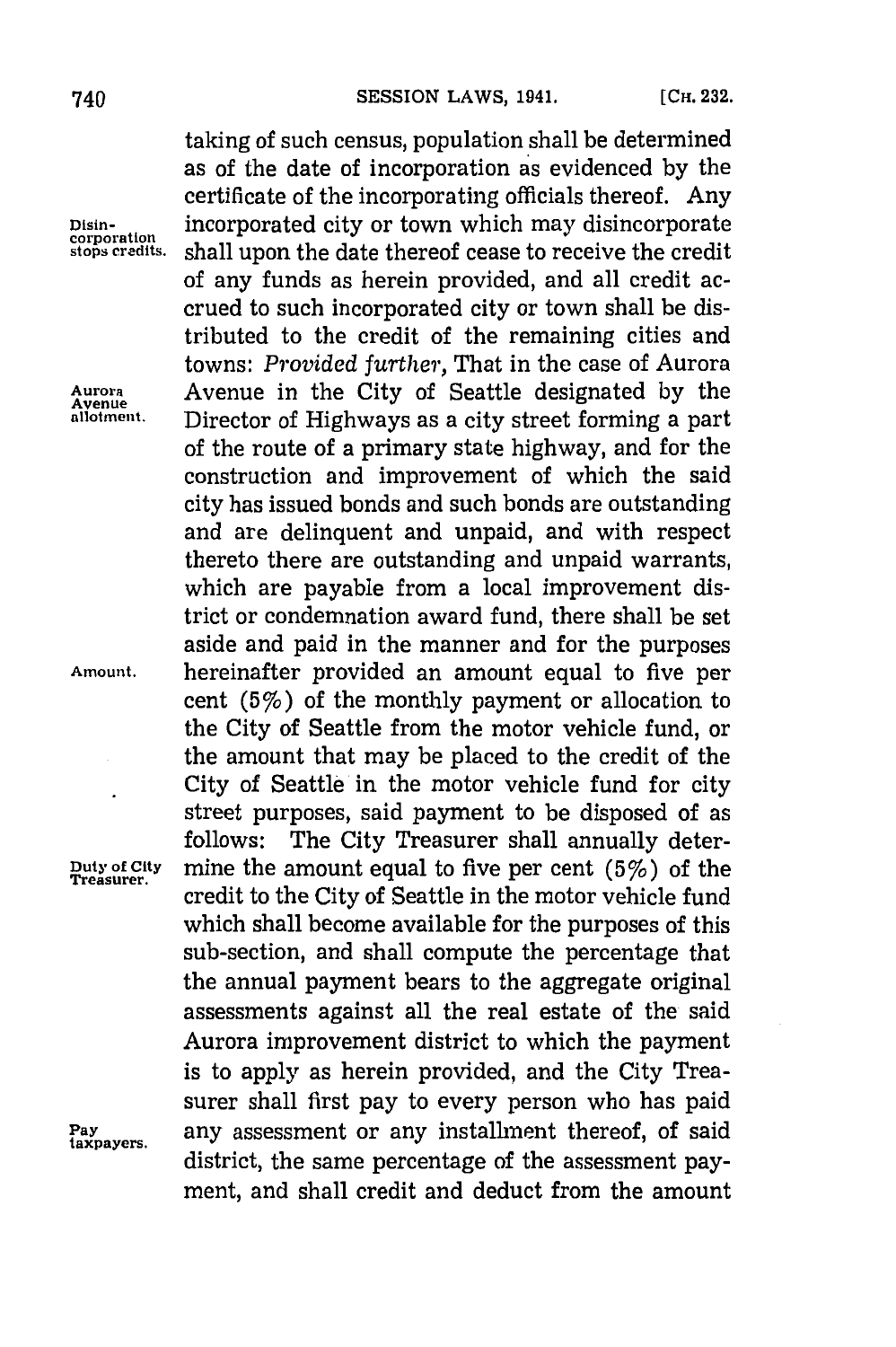of any unpaid assessment, or installment thereof, of said district, the same percentage of the unpaid assessment, or installment thereof. **All** computations, payments, credits and deductions herein provided for shall be made on the assessment levy, or installment, without including any interest for delinquency. Such five per cent  $(5%)$  shall be paid **by** the State Auditor to the City Treasurer on proper vouchers therefor for such reimbursement: *And provided further,* Out of money apportioned to the City of Bellingham **by** the terms of sub-divisions **(d)** and (e), chapter **208,** Laws of **1937,** there shall be paid by the City of Bellingham into the Special Im- Allotment to paid by the City of Bellingham. provement District Fund No. 937 of said city, the sum of twenty thousand dollars (\$20,000) for the **Amount.** benefit of the property owners and assessment payers on Elm Street and North West Avenue in said district, which said sum shall be pro-rated among such owners and assessment payers in the propor- Repay tion which the assessment made on his or their property bears to the whole of said assessment against Elm Street and North West Avenue property in said district.

(c) There is hereby appropriated from the motor  $\frac{Appropriate}{(2)}$ vehicle fund, the sum of twenty thousand dollars **Bellingham**. (\$20,000) to be paid to the City of Bellingham, and the city is directed to deposit such sum into the Local Improvement District Fund No. **937** of said city for the benefit of the assessment payers on Elm Street and North West Avenue. The said sum above mentioned shall be pro-rated and paid to said assessment payers in the proportion which the amount paid **by** each of the said assessment payers bears to the whole of said assessment made against the property on Elm Street and North West Avenue located within the said Local Improvement District No. **937.** The sum of twenty thousand dollars (\$20,000) after payment as herein provided shall be deducted from